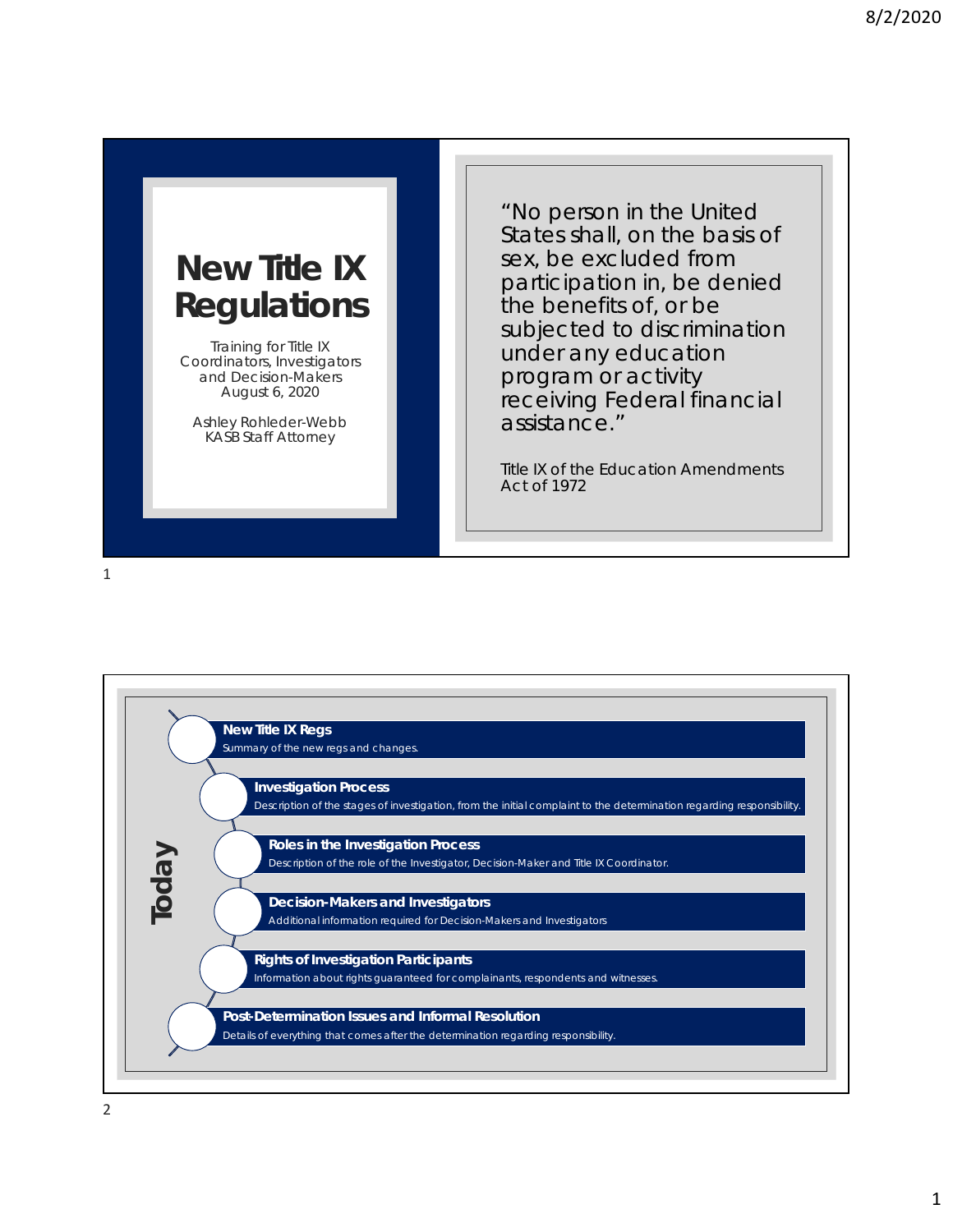## Summary of Changes

- No changes to existing regulations related to athletic participation, employment, or single-sex education
- Defined sexual harassment in regulation for the first time.
- Provides due process rights to accusers and accused persons in sexual harassment investigation and decision-making:
- Provides terminology and definitions for use in Title IX complaints
- Requires response when district has "actual knowledge" of sexual harassment
- Specific roles of Title IX Coordinator, Investigator, Decision-Maker and the steps of the investigation process
- Mandates provision of supportive measures during investigation process
- Requirements of Determination of Responsibility
- Prohibits retaliation

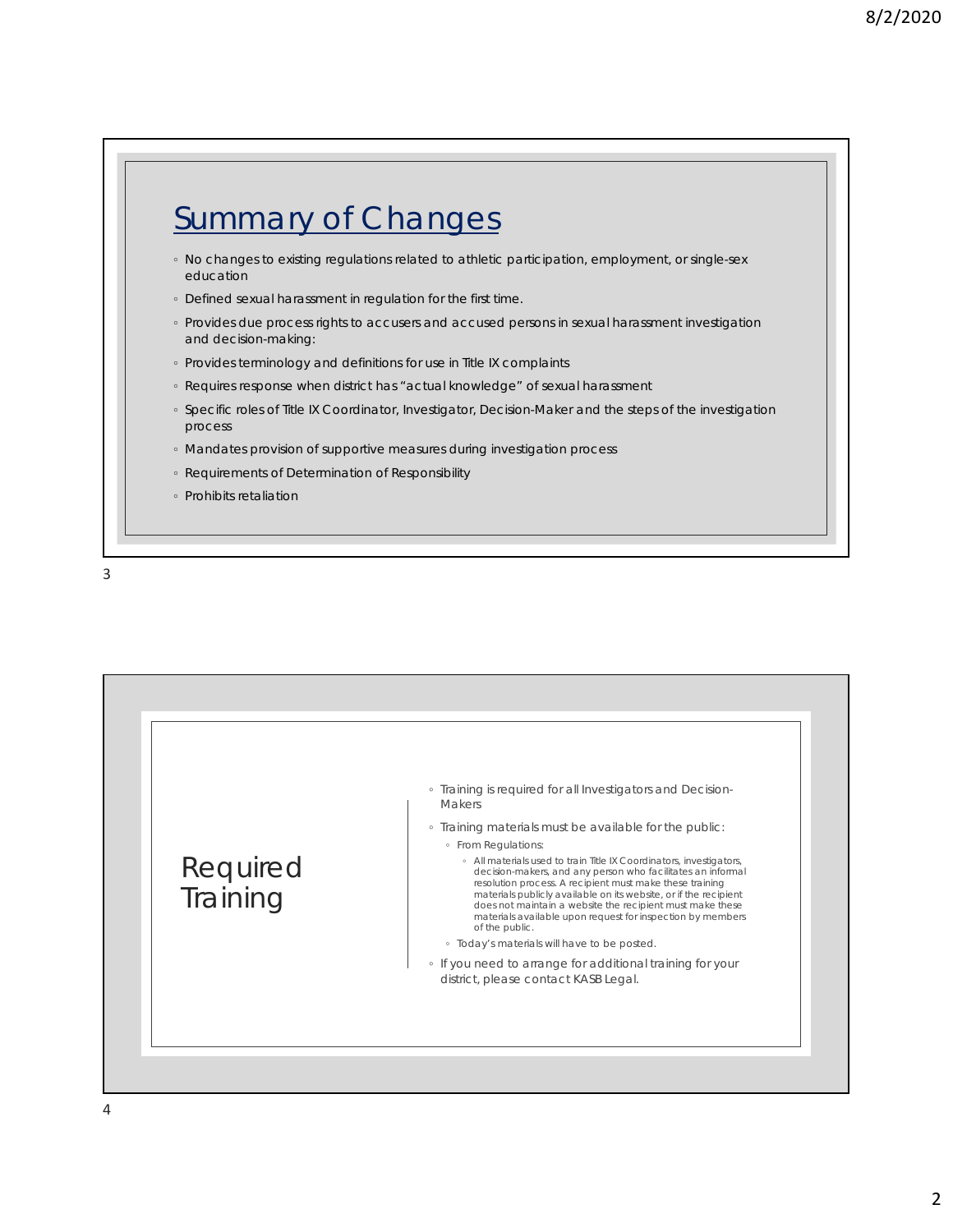

Sexual harassment shall include conduct on the basis of sex involving one or more of the following:

◦ (1) a district employee conditioning the provision of an aid, benefit, or service of the district on an individual's participation in unwelcomed sexual conduct;

Quid pro Quo

◦ (2) unwelcomed conduct determined by a reasonable person to be so severe, pervasive, and objectively offensive that it effectively denies a person equal access to the district's educational program or activity; or

◦ Hostile Environment

◦ (3) sexual assault, dating violence, domestic violence, or stalking. ◦ VAWA definitions

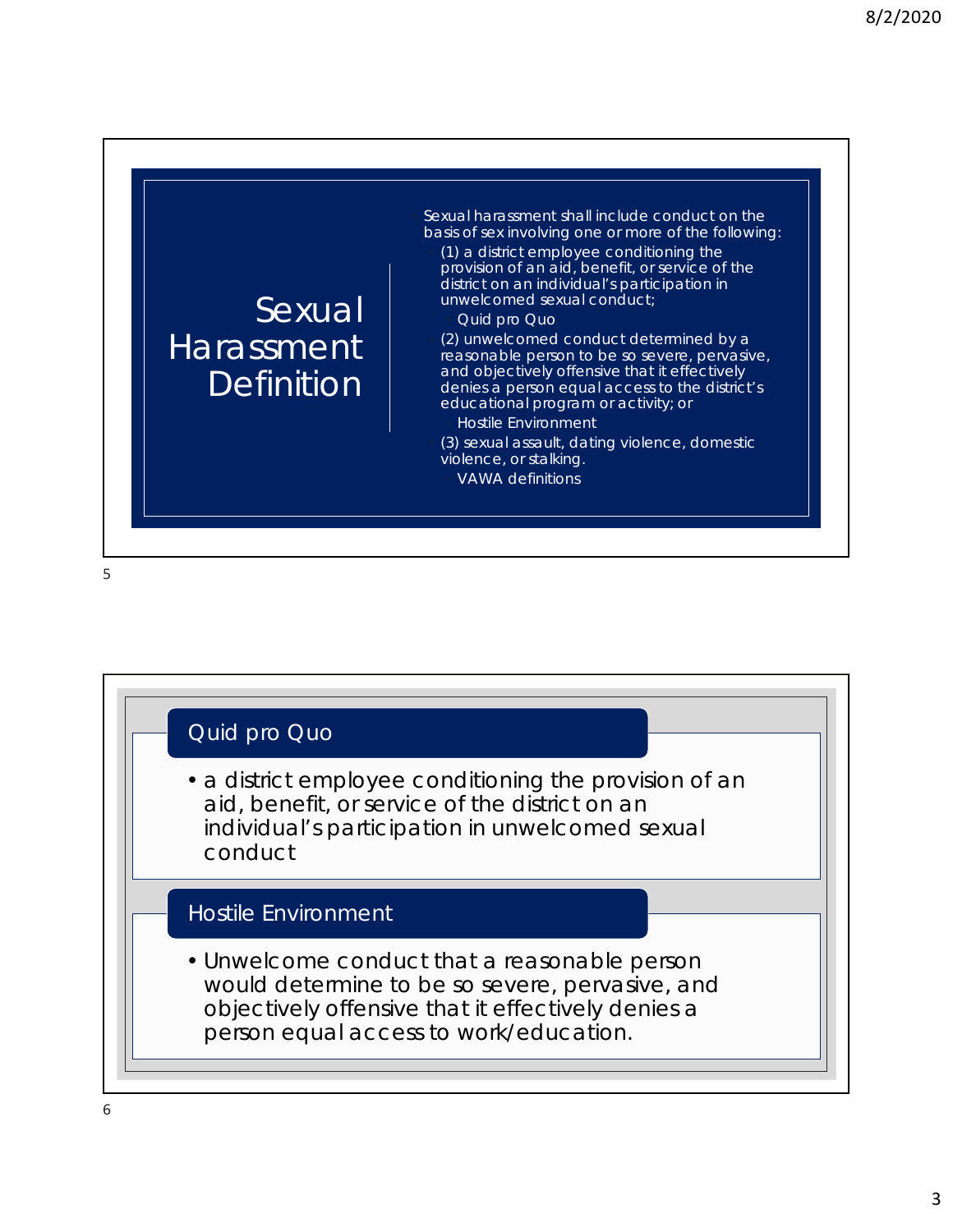| <b>Sexual Assault</b> |                                                                                                                                                                                                                                                                                                                                                                                                                                                          |  |
|-----------------------|----------------------------------------------------------------------------------------------------------------------------------------------------------------------------------------------------------------------------------------------------------------------------------------------------------------------------------------------------------------------------------------------------------------------------------------------------------|--|
|                       | an offense classified as a forcible or nonforcible sex offense under the uniform crime reporting system of the<br>Federal Bureau of Investigation.                                                                                                                                                                                                                                                                                                       |  |
|                       | Dating Violence                                                                                                                                                                                                                                                                                                                                                                                                                                          |  |
| involved.             | violence committed by a person who is or has been in a social relationship of a romantic or intimate nature<br>with the victim where the existence of such a relationship shall be determined based on a consideration of the<br>length of the relationship, the type of relationship, and the frequency of interaction between the persons                                                                                                              |  |
|                       | <b>Domestic Violence</b>                                                                                                                                                                                                                                                                                                                                                                                                                                 |  |
| law.                  | includes crimes of violence committed by a person who is a current or former spouse, partner, person with<br>whom the victim shares a child, or who is or has cohabited with the victim as a spouse or partner, by a person<br>similarly situated to a spouse of the victim under Kansas or applicable federal law, or by any other person<br>against an adult or youth victim having protection from such person's acts by Kansas or applicable federal |  |
| Stalking              |                                                                                                                                                                                                                                                                                                                                                                                                                                                          |  |
|                       | engaging in a course of conduct directed at a specific person that would cause a reasonable person to fear<br>for his or her safety or the safety of others or to suffer substantial emotional distress.                                                                                                                                                                                                                                                 |  |

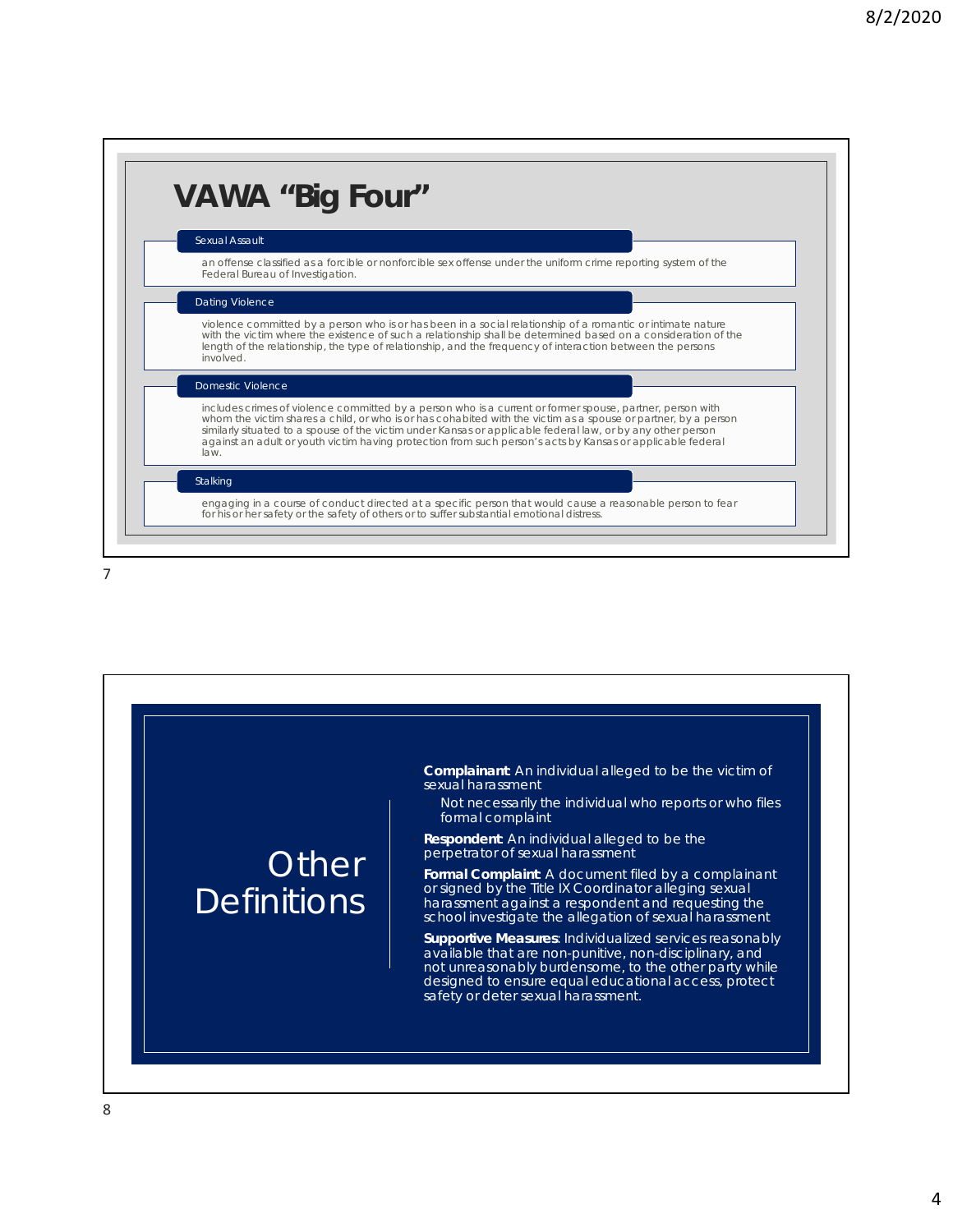